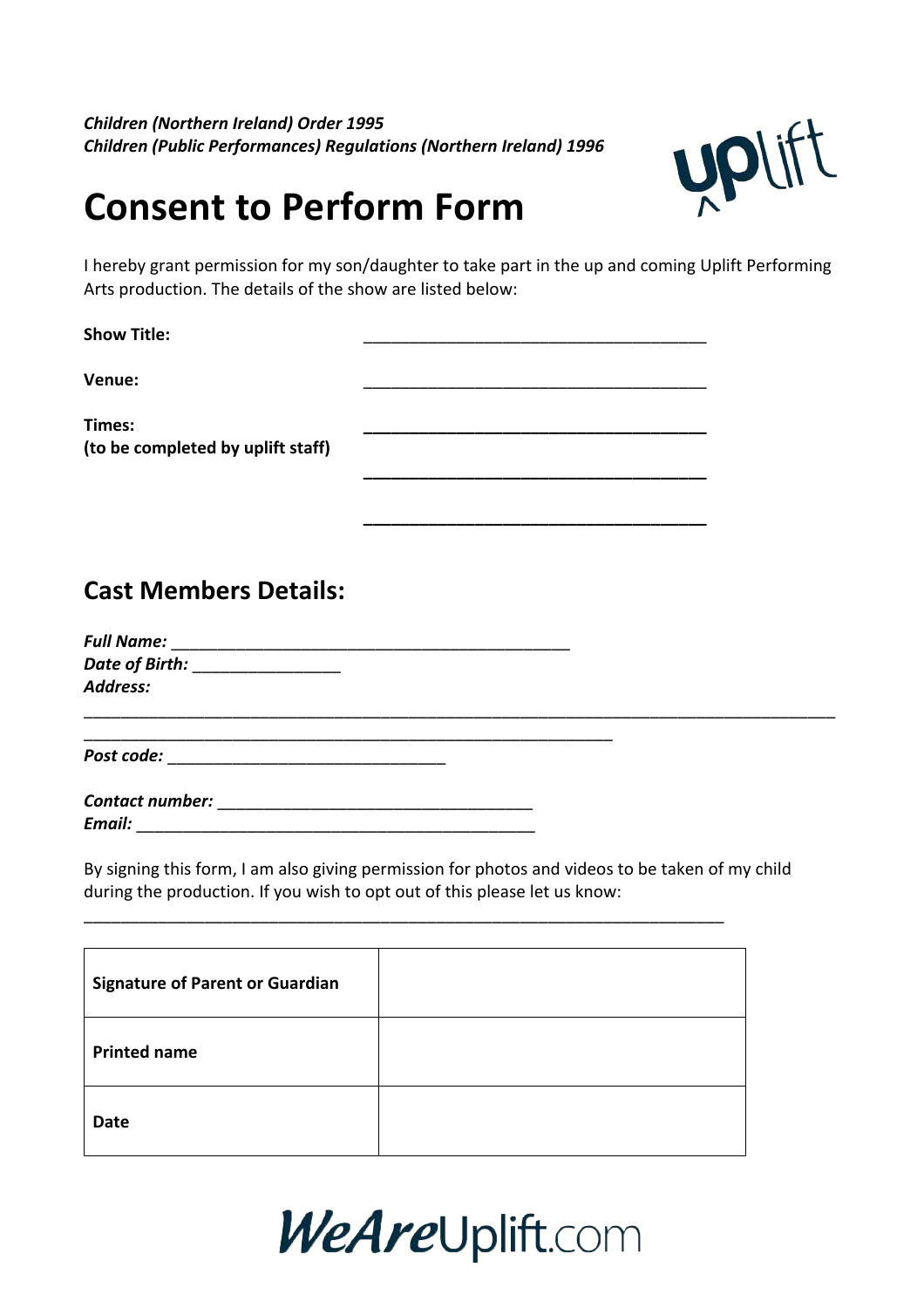#### How to fill in your "Application For A Licence - Part II"

#### The following 4 questions are applicable for every child:

- 1: Full name of your child
- 2: Your child's date of birth
- 3: Your child's address

4: The name and address of the school you child has attended for the past 12 months

#### The following question is only applicable if your child has received a licence from a board **OTHER THAN the North Eastern Education Library Board:**

5: If your child has been granted a licence in the past 12 months, by a board other than the NEELB then we need to know -

- The name of the board
- The date which the licence was granted on
- The dates of the performance, and what the performance was

#### The following question only needs to be filled in if your child has been REFUSED a licence by **a** board OTHER THAN the NEELB:

6: If vour child has been refused a licence by a board other than the NEELB we need to know -

- The name of the board
- $\bullet$  The date of the application
- $\bullet$  The reason for refusal

#### The following question is ONLY applicable for students performing outside of the NEELB **area:**

7: Please put down **every** performance your child has taken part in that has not needed a licence (not including GB or BB displays, school performances, or performances where tickets were NOT purchased.) in the past **12 months in a different area:** 

- The date
	- $\bullet$  The place
- The nature of the performance
- The name of the person responsible for the production

8: If your child has been absent from school because of a production, put that here

9: If your child has been in paid employment in the 28 days preceding this application, please put the details of that in here (TV, etc...)

10: If your child has received money for anything, please put that in here

#### If any of these do not apply to your child, please just put N/A in the box.

Then Please sign and date and fill in your information on the final page.

#### PLEASE REMEMBER WE WILL REQUIRE A PASSPORT PHOTO OF THE CAST MEMEBR ALSO AND THIS IS TO BE RETURNED TO THE SHOW PRODUCER.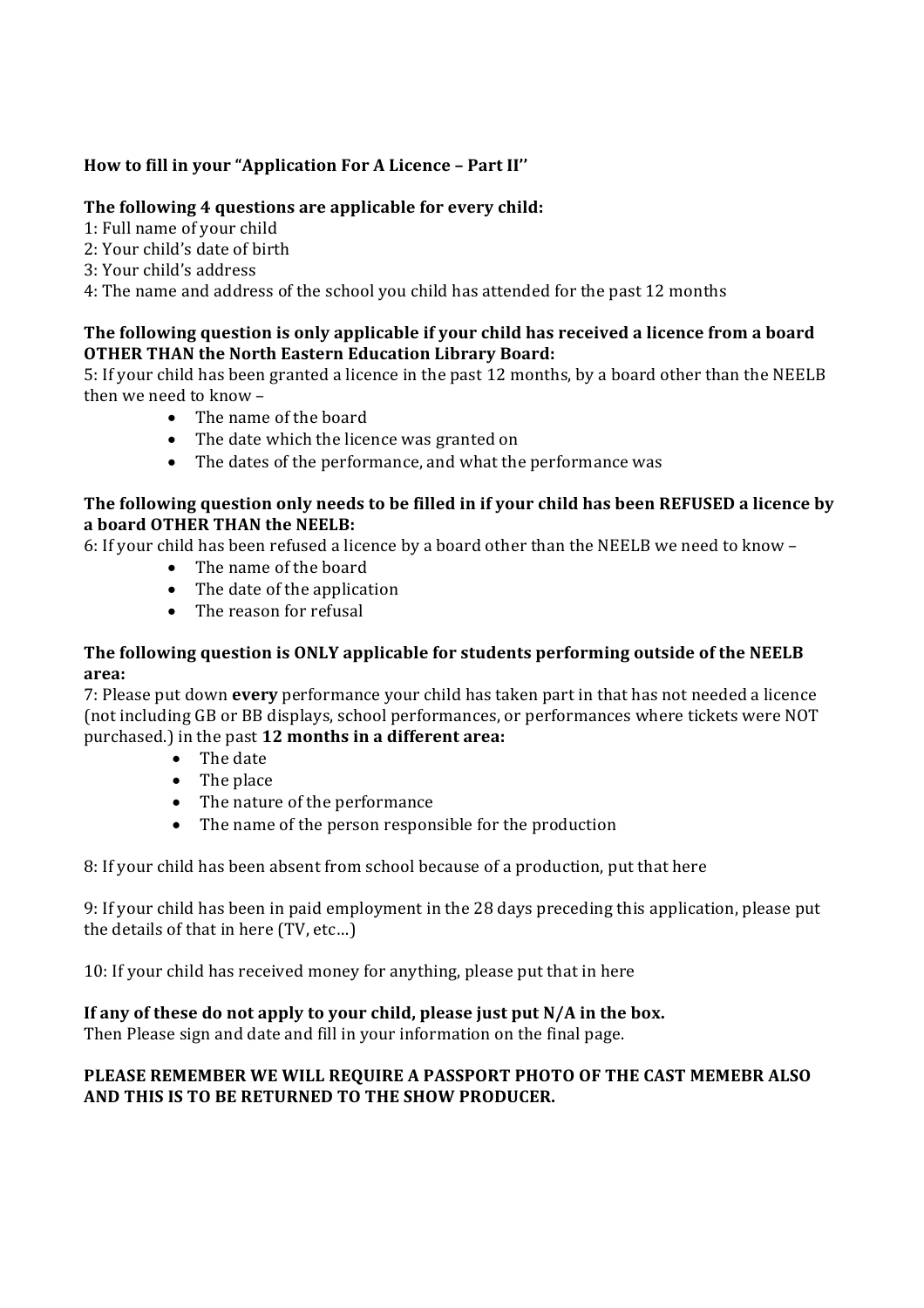## **The Children (Performances) Regulations (Northern Ireland) 1996** *APPLICATION FOR A LICENCE*

#### *PART II*

## *(To be completed by a Parent)*

Please give the following particulars:

| $\mathbf{1}$   | Full name of child                                                                                                                                                                                                   |                                                                                                                                                                                           |  |
|----------------|----------------------------------------------------------------------------------------------------------------------------------------------------------------------------------------------------------------------|-------------------------------------------------------------------------------------------------------------------------------------------------------------------------------------------|--|
| $\overline{2}$ | Date of birth of child                                                                                                                                                                                               |                                                                                                                                                                                           |  |
| 3              | Address of child                                                                                                                                                                                                     |                                                                                                                                                                                           |  |
| 4              | Name and addresses of schools attended by the child during the<br>twelve months preceding the<br>date of this application or, if<br>he has not attended school, the name and address of his private<br>teacher.      |                                                                                                                                                                                           |  |
| 5              | Particulars of each licence granted during the twelve months<br>preceding the date of this application by any board other than the<br>licensing authority to whom this application is made, stating in<br>each case: |                                                                                                                                                                                           |  |
| (i)            | the name of the board;                                                                                                                                                                                               |                                                                                                                                                                                           |  |
| (ii)           | the date on which the licence was granted;                                                                                                                                                                           |                                                                                                                                                                                           |  |
| (iii)          | the dates and nature of the performances.                                                                                                                                                                            |                                                                                                                                                                                           |  |
| 6              |                                                                                                                                                                                                                      | Particulars of each application for a licence made during the twelve months preceding the<br>date of this application and refused by any board other than the licencing authority to whom |  |

date of this application and refused by any board other than the licencing authority to whom this application is made, stating in each case:

| (i)   | the name of the board;                                     |  |
|-------|------------------------------------------------------------|--|
| (ii)  | the date of the application;                               |  |
| (iii) | the reasons (if known) for the refusal to grant a licence. |  |

7 Particulars of each performance for which a licence was not required in which the child took part during the twelve months preceding the date of this application, stating in each case: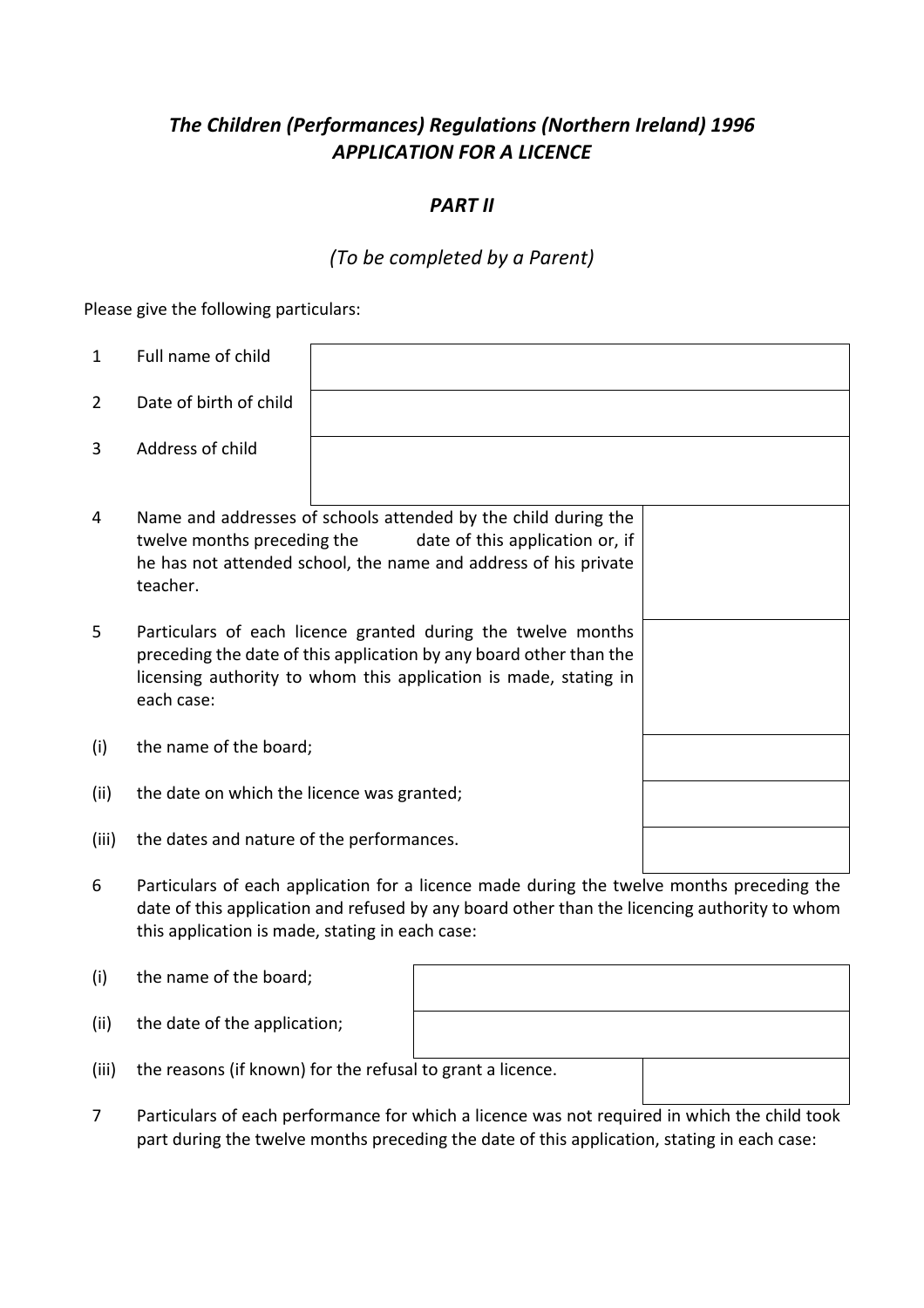- (i) the date;
- $(ii)$  the place;
- (iii) the nature of the performance:
- $(iv)$  the name of the person responsible for the production of the performance in which the child took part.
- 8 Dates (if any) on which the child has been absent from school during the twelve months preceding the date of this application by reason of his taking part in a performance.
- 9 Particulars of any other form of employment in which the child is employed during the twentyeight days preceding the day of the first performance for which the licence is requested stating:
- (i) the nature of employment;
- (ii) the days on which the child is employed;
- (iii) the times during which the child is employed.
- 10 Particulars relating to the sums earned by the child during the twelve months preceding the date of this application stating:
- $(i)$  whether the sums earned were in respect of performances for which a licence was granted, performances for which a licence was not required or other forms of employment;
- (ii) the amount of the sums earned;
- (iii) the date on which payment was received;
- (iv) the name, address and description of the person from whom the payment was received.